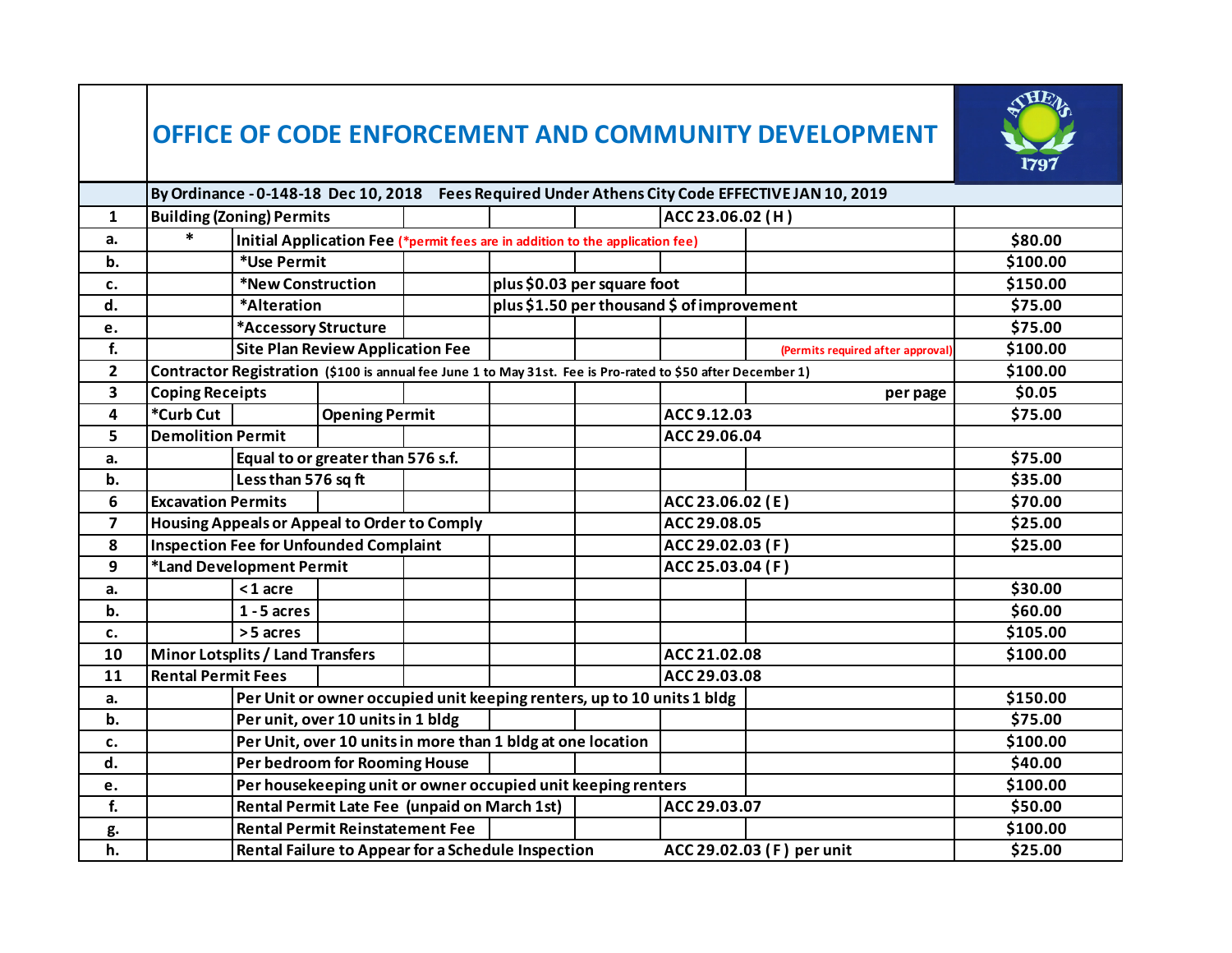| i. |                                                                                             | \$5.00                                                                          |                                     |                                                        |  |  |                  |                                   |                 |
|----|---------------------------------------------------------------------------------------------|---------------------------------------------------------------------------------|-------------------------------------|--------------------------------------------------------|--|--|------------------|-----------------------------------|-----------------|
| j. |                                                                                             | \$100.00                                                                        |                                     |                                                        |  |  |                  |                                   |                 |
| k. |                                                                                             | \$40.00                                                                         |                                     |                                                        |  |  |                  |                                   |                 |
| 12 | <b>Revocable License Request</b>                                                            | \$150.00                                                                        |                                     |                                                        |  |  |                  |                                   |                 |
| 13 |                                                                                             | Sidewalk Repair Permit                                                          |                                     |                                                        |  |  | ACC 9.12.11      |                                   | \$10.00         |
| 14 |                                                                                             | *Sign Permit (Permanent)                                                        |                                     |                                                        |  |  | ACC 23.03.13 (M) |                                   | \$100.00        |
| 15 |                                                                                             | *Sign Permit (Temporary)                                                        |                                     |                                                        |  |  |                  |                                   | \$50.00         |
| 16 | Sign Penalty Minor Misdemeaner per occurrence each day<br>ACC 23.03.13 (M)                  |                                                                                 |                                     |                                                        |  |  |                  |                                   | \$100.00        |
| 17 | Solicitor / Peddler Permits (may be issued up to 3 months at a time paid in advance)        | \$25.00                                                                         |                                     |                                                        |  |  |                  |                                   |                 |
| 18 |                                                                                             | <b>Employees of any Licensed Solicitor or Peddler</b>                           |                                     |                                                        |  |  | ACC 11.04.       | Monthly                           | \$25.00         |
| 19 |                                                                                             | *Floodplain Land Permit Application                                             |                                     |                                                        |  |  | ACC 25.03.04 (F) |                                   | \$70.00         |
| 20 |                                                                                             | <b>Special Inspection</b>                                                       |                                     |                                                        |  |  |                  |                                   |                 |
| a. |                                                                                             |                                                                                 | <b>Dwelling Unit Inspection Fee</b> |                                                        |  |  | ACC 29.10.02     |                                   | \$110.00        |
| b. |                                                                                             |                                                                                 |                                     | <b>Report on Dwelling Unit Inpsection Fee</b>          |  |  | ACC 29.10.02     |                                   | \$25.00 per hr  |
| 21 |                                                                                             | *Stormwater Management Permit                                                   |                                     |                                                        |  |  | ACC 5.07.06      |                                   |                 |
| a. |                                                                                             | $<$ 1 acre                                                                      |                                     |                                                        |  |  |                  |                                   | \$50.00         |
| b. |                                                                                             | $1 - 5$ acres                                                                   |                                     |                                                        |  |  |                  |                                   | \$150.00        |
| c. |                                                                                             | >5 acres                                                                        |                                     |                                                        |  |  |                  |                                   | \$200.00        |
| 22 | *Subdivision and (PUD) Planned Unit Development Review<br>(Permits required after approval) |                                                                                 |                                     |                                                        |  |  |                  |                                   |                 |
| a. |                                                                                             | Preliminary                                                                     |                                     |                                                        |  |  | ACC 21.03        | plus \$30.00 per lot              | \$600           |
| b. |                                                                                             | <b>Final</b>                                                                    |                                     |                                                        |  |  |                  | plus \$30.00 per lot              | \$600           |
| 23 |                                                                                             | Final Plat Ammendments (Subdivision ACC 21.03.21)                               |                                     |                                                        |  |  |                  |                                   |                 |
| 24 |                                                                                             | Subsequent Inspections (3rd & subsequent)                                       |                                     |                                                        |  |  |                  | each per unit                     | \$40.00         |
| 25 |                                                                                             | Taxi Vehicle License (Yearly per vehicle)                                       |                                     |                                                        |  |  |                  |                                   | \$50.00         |
| 26 |                                                                                             | Sanitary Violation or Solid Waste Disposal Violation Tickets<br>ACC 5.02.03 (D) |                                     |                                                        |  |  |                  |                                   |                 |
| a. |                                                                                             | 1st Offense                                                                     |                                     |                                                        |  |  |                  |                                   | \$50.00         |
| b. |                                                                                             | 2nd Offense                                                                     |                                     |                                                        |  |  |                  |                                   | \$75.00         |
| c. |                                                                                             | 3rd Offense                                                                     |                                     |                                                        |  |  |                  |                                   | \$100.00        |
| d. |                                                                                             | <b>4th Offense</b>                                                              |                                     |                                                        |  |  |                  |                                   | \$125.00        |
| e. |                                                                                             | <b>5th Offense</b>                                                              |                                     |                                                        |  |  |                  |                                   | \$150.00        |
| 27 |                                                                                             | <b>Title 41 Site Plan Review</b>                                                |                                     |                                                        |  |  | ACC 41.04        | (Permits required after approval) | \$100.00        |
| 28 | Vendors Licenses "A"                                                                        |                                                                                 |                                     |                                                        |  |  | ACC 11.04.06     |                                   | \$125 per month |
| 29 | Vendor's License "B"                                                                        |                                                                                 |                                     | (1st year, 1/2 of regular " A " license)               |  |  |                  |                                   | \$750.00        |
| 30 | Vendor's "B"                                                                                |                                                                                 |                                     | (2nd year, 3/4 of regular "A" license)                 |  |  |                  |                                   | \$1,125.00      |
| 31 |                                                                                             |                                                                                 |                                     | Title 43 Wireless Telecommunications Facilites Permits |  |  |                  |                                   |                 |